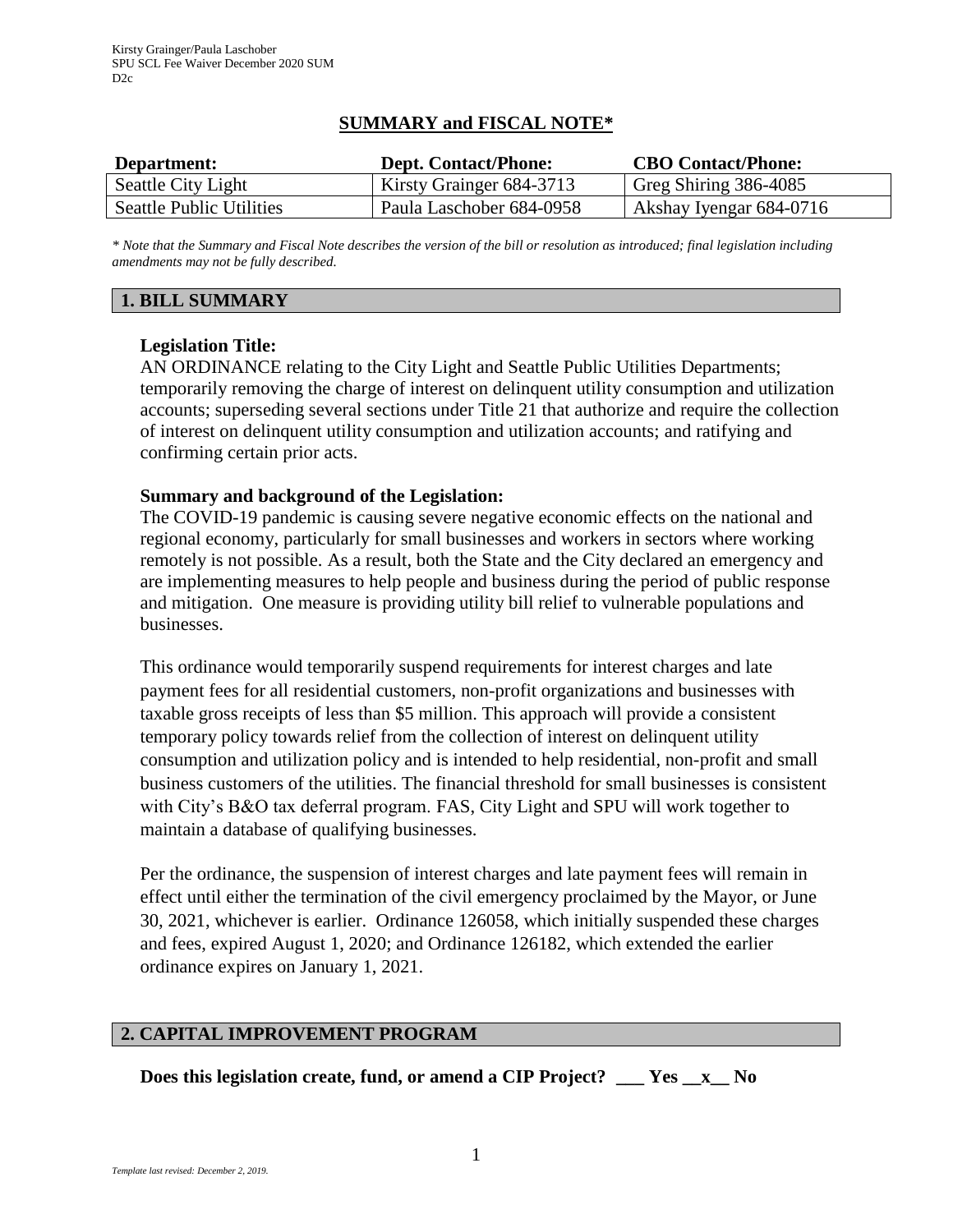## **3. SUMMARY OF FINANCIAL IMPLICATIONS**

**Does this legislation amend the Adopted Budget? \_\_\_ Yes \_\_x\_\_ No**

**Does the legislation have other financial impacts to the City of Seattle that are not reflected in the above, including direct or indirect, short-term or long-term costs?** Yes. Both utilities pay City taxes on revenues so this legislation will also proportionately reduce revenue for the City General Fund by an estimated \$174,000 (SCL) + \$63,000 (SPU)  $=$  \$237,000.

**Is there financial cost or other impacts of** *not* **implementing the legislation?** None that are not described elsewhere in this fiscal note.

#### **3.a. Appropriations**

**\_\_\_\_ This legislation adds, changes, or deletes appropriations.**

**3.b. Revenues/Reimbursements**

**\_\_x\_\_ This legislation adds, changes, or deletes revenues or reimbursements.**

|  | <b>Anticipated Revenue/Reimbursement Resulting from this Legislation:</b> |  |
|--|---------------------------------------------------------------------------|--|
|  |                                                                           |  |

| <b>Fund Name and</b> | Dept       | <b>Revenue Source</b>         | 2020            | 2021 Estimated  |
|----------------------|------------|-------------------------------|-----------------|-----------------|
| <b>Number</b>        |            |                               | <b>Revenue</b>  | Revenue         |
| Light - $41000$      | <b>SCL</b> | Interest and Late Fees        | $-$1,400,0001$  | $-$ \$2,900,000 |
| $SPU - Water 43000$  | <b>SPU</b> | <b>Interest and Late Fees</b> | $-$ \$260,833   | $-$175,000$     |
| $SPU$ – Drainage &   | <b>SPU</b> | Interest and Late Fees        | $-$ \$290,385   | $-$150,000$     |
| Wastewater 45000     |            |                               |                 |                 |
| SPU – Solid Waste    | <b>SPU</b> | Interest and Late Fees        | -\$388,889      | $-$ \$200,000   |
| 45010                |            |                               |                 |                 |
| <b>TOTAL</b>         |            |                               | $-$ \$2,340,107 | $-$ \$3,425,000 |

*This table shows the anticipated reduction to revenue as a result of this legislation:* 

<sup>1</sup>Anticipated reduction represents 2020 planned revenues. Actual foregone revenue would be higher given increase in overdue customer accounts receivable balances.

### **Is this change one-time or ongoing?**

This change is temporary and will sunset upon termination of the civil emergency proclaimed by the Mayor or on June 30, 2021, whichever is sooner.

### **Revenue/Reimbursement Notes:**

In addition to the revenue reduction directly attributable to interest charges and late fees, this policy change in conjunction with suspending shut offs and offering payment deferrals will increase revenue risk for both utilities and the City General Fund through tax revenue. Both utilities will monitor to assess risk and fiscal impacts.